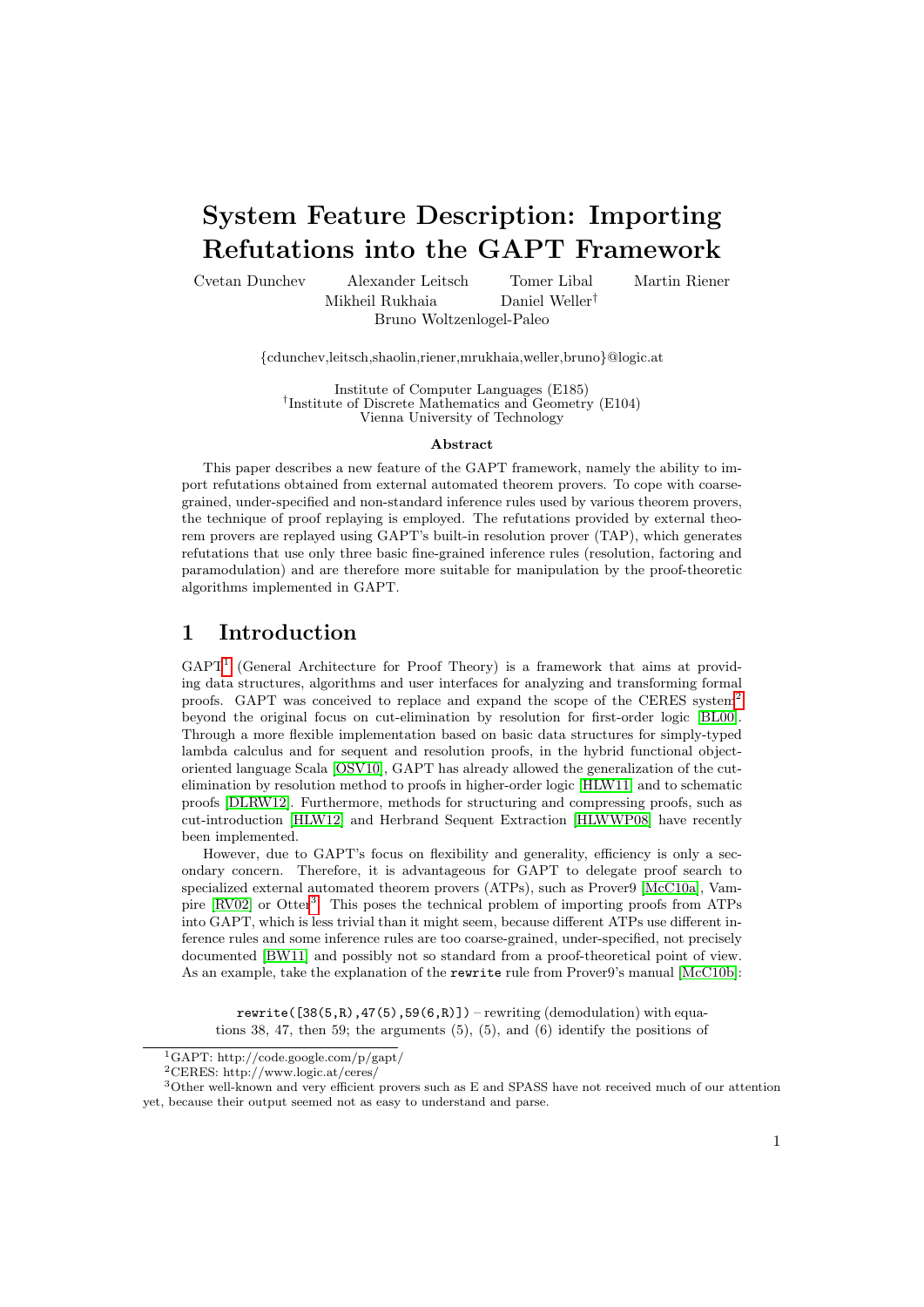the rewritten subterms (in an obscure way), and the argument R indicates that the demodulator is used backward (right-to-left).

The use of coarse-grained, under-specified and non-standard inference rules is especially problematic for GAPT, because its proof transformation algorithms require that the proofs adhere to strict and minimalistic calculi, as is usually the case in proof theory. To solve this problem in a robust manner, the technique of proof replaying was implemented in GAPT.

In GAPT's historical predecessor CERES, a more direct translation of each of Prover9's inference rules into pre-defined corresponding sequences of resolution and paramodulation steps had been implemented. Recomputing missing unifiers and figuring out the obscure undocumented ways in which Prover9 assigns numbers to positions made this direct translation particularly hard. Thanks to the technique of proof replaying, these problems were avoided in GAPT.

The main purpose of this paper is to document how GAPT's internal resolution prover (TAP) was extended to support proof replaying and to report our overall experience with this technique. TAP outputs resolution proofs containing only fine-grained resolution, factoring and paramodulation steps, as desired.

Proof replaying is a widely used technique, and the literature on the topic is vast (see e.g. [\[Fuc97,](#page-6-8) [Amj08,](#page-4-0) [PB10,](#page-6-9) [ZMSZ04,](#page-6-10) [Mei00\]](#page-6-11)). One thing that distinguishes the work presented here is that proofs are replayed into a logical system whose main purpose differs substantially from the typical purposes (e.g. proving theorems, checking proofs) of most logical systems. GAPT's ongoing goal of automating the analysis and transformation of proofs can be seen as complementary and posterior to the goals of most other systems.

The rest of the paper is organized as follows: Section [2](#page-1-0) describes the general algorithm for proof replay in our system and explains in more details how we implemented this algorithm for Prover9 output. In Section [3](#page-3-0) we give a concrete example. The final section concludes our work and discusses some future improvements.

## <span id="page-1-0"></span>2 Proof Replaying in GAPT

The aim of this section is to describe how a proof from an external theorem prover is replayed in GAPT. At our disposal is the interactive prover TAP, which implements Robinson's resolution calculus [\[Rob65\]](#page-6-12) and paramodulation. It is not efficient enough to prove complex theorems, but provided with an external proof it is often able to derive, for each inference step, the conclusion clause from its premises. In principle, if the conclusion clause  $C$  is not a tautology, a clause will be derived subsuming  $C$  by the forward computation of resolution (see [\[Lee67\]](#page-6-13)). It works for any calculus with tautology-deletion. For our purposes, the specialized coarse-grained inference steps used in proofs output by optimized theorem provers have to be translated into a series of simple resolution and paramodulation steps. If this series is not too long, TAP will find it and use it instead of the specialized inference rule used by the external prover.



<span id="page-1-1"></span>Figure 1: Flowgraph of the Transformation

The complete transformation process is visualized in Figure [1.](#page-1-1) The theorem to be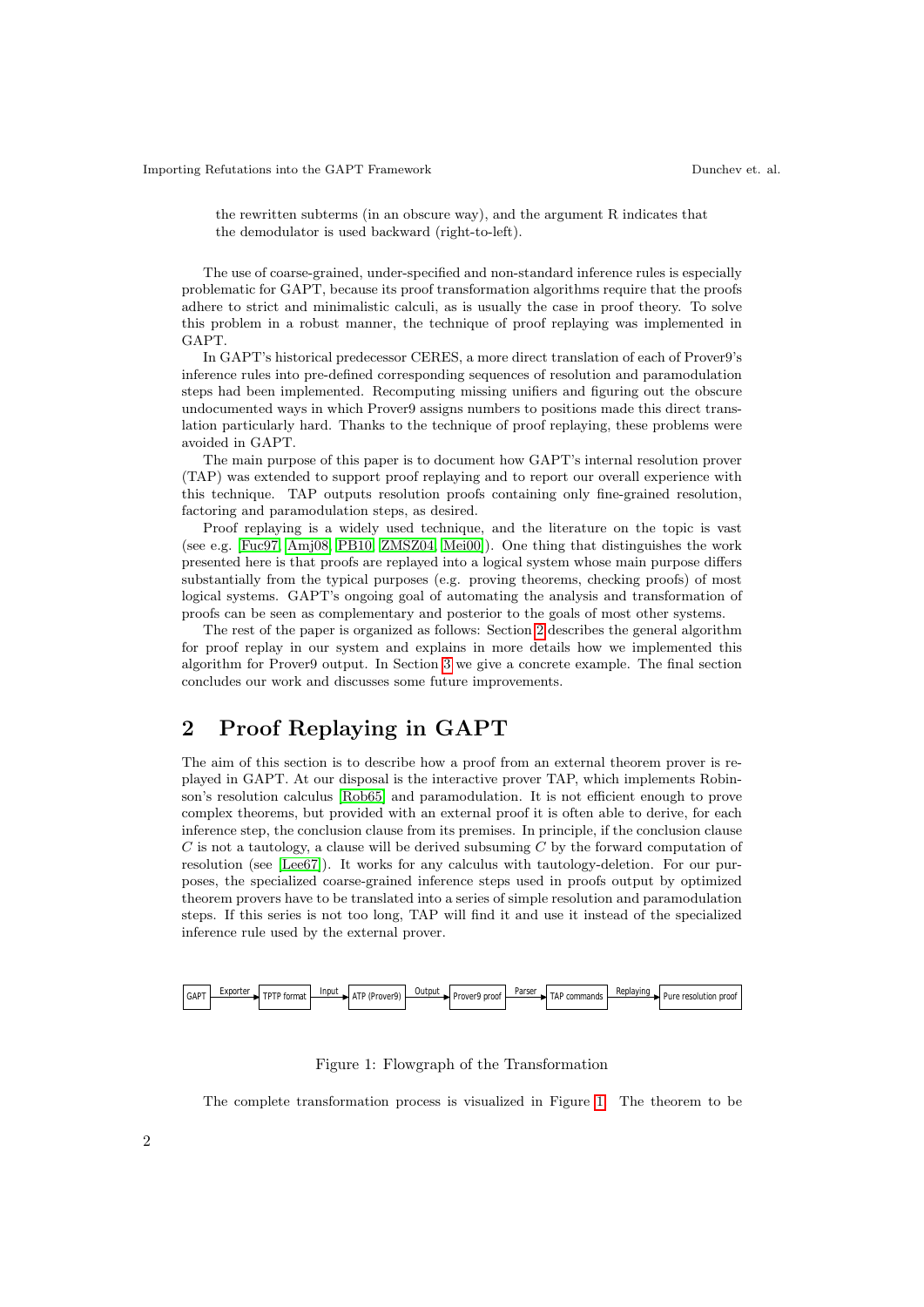proved is exported into TPTP format [\[Sut11,](#page-6-14) [Sut09\]](#page-6-15) and passed to the external theorem prover. For the sake of this paper, we chose to use Prover9 as the external theorem prover. In principle, any prover whose proof output can be parsed by GAPT can be used in place of Prover9, and we plan to add support for more external provers in the future. In the case of a successful result, the proof output is usually a text file, containing for each inference step its ID, a clause which was derived and a list of the rules which were applied<sup>[4](#page-2-0)</sup>. The output file is then parsed into commands which steer TAP to replay the proof.

The API of TAP has two main modules: the search algorithm and the proof replay. The search space consists of elements called configurations. Each configuration consists of a state, a stream of scheduled commands, additional arbitrary data and a result (possibly empty) which is a resolution proof. The state consists of the persistent data of the configuration and might be shared between different configurations. A command transforms a configuration to a list of successor configurations.

The so called "engine function" takes a configuration, executes the first of its scheduled commands and inserts the newly generated configurations into the search space. By default, the prover explores the search space using breadth-first search, but this is configurable.

We now describe the commands used for replay in more detail. In principle, we could replay an input proof purely using the Replay command. However, the actual implementation treats Prover9's inference rules *assumption, copy* and *factor* specially because they do not create new proofs and are therefore translated directly into TAP commands. In the first case, a proof of the assumption without premises is inserted into the list of derived clauses. In the second case, the guidance map containing the association of proofs to Prover9's inference identifiers is updated. Factoring is treated as a copy rule, because it is integrated into the resolution rule like in Robinson's original resolution calculus[\[Rob65\]](#page-6-12). Therefore we postpone the factoring of a clause until its next use in a resolution step. All other Prover9 inferences are replayed. The commands are grouped into different tasks: initialization, data manipulation and configuration manipulation. Guided commands are a subset of data commands. Table [1](#page-2-1) provides an overview over the commands necessary for replay (commands in italics were specifically added for replaying).

| Initialization Commands<br><i>Prover9Init</i> | <b>Replay Commands</b><br>Replay | Data Commands<br>SetTargetClause<br>$SetCause$ With Proof |
|-----------------------------------------------|----------------------------------|-----------------------------------------------------------|
| <b>Configuration Commands</b>                 | Guided Commands                  | Variants                                                  |
| SetStream                                     | AddGuidedInitialClause           | Factor                                                    |
| PrependOnCond                                 | AddGuided Clauses                | DeterministicAnd                                          |
| <b>RefutationReached</b>                      | <i>GetGuidedClauses</i>          | Resolve                                                   |
|                                               | <i>IsGuidedNotFound</i>          | Paramodulation                                            |
|                                               |                                  | <b>InsertResolvent</b>                                    |
|                                               |                                  |                                                           |

#### <span id="page-2-1"></span>Table 1: Selection of TAP Commands

The initialization commands interface TAP with an external prover. At the moment, there is only one command handling Prover9. It exports the given clause set to TPTP format, hands it over to Prover9, processes its output with the Prooftrans utility to annotate the inference identifiers, clauses and rule names with XML tags and uses Scala's XML

<span id="page-2-0"></span><sup>4</sup>Some provers have scripts translating their proof format to XML or TSTP. Since TSTP does not fix the set of inference rules, some adjustments to the replaying have to be made for the different provers. In the actual system, a postprocessing to XML format is used which already separates the inference identifiers from the rule name and the list of clauses, but which does not apply any proof tranformations.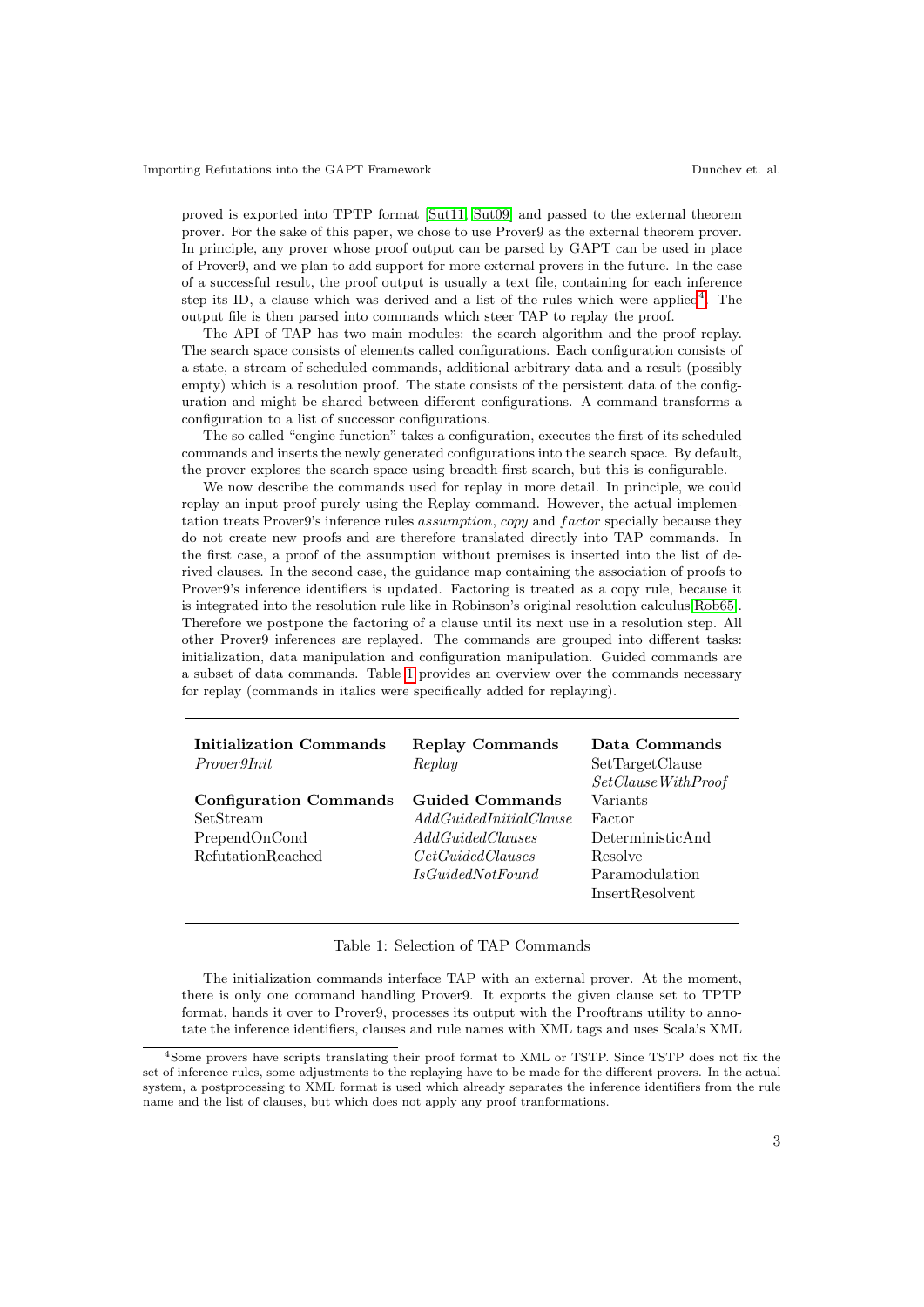library to parse the resulting proof into the system. Each assumption is registered together with its inference ID and put into the set of derived clauses (using AddGuidedInitialClause and InsertResolvent). The copy and the factor rules are treated by adding the proof with the new ID to the guidance map (using AddGuidedClauses). For all other rules, the replay command is issued.

The configuration commands allow control over the proof search process. It is possible to schedule insertion of additional commands into certain configurations and to stop the prover when a (desired) resolution deduction is found.

All the data commands transform a configuration to a (finite) list of successor configurations. A simple example is SetTargetClause which configures with which derived clause to stop the prover. Also the commands for the usual operations of variant generation, factoring, paramodulation and resolution are in this group. It also contains commands to insert a found proof into the set of already found derivations and a command for executing two commands after each other on the same state.

The purpose of the guided commands is the bookkeeping of derived proofs. It allows storage of the proof of a clause in a guidance map which is part of the state. When a guided inference is retrieved, the proof is put into the list of derived clauses within that state. There is also a special command looking for the result of a guided inference and inserting it into the set of derived clauses.

Replaying a rule first needs to retrieve the proofs of the parent clauses from the guidance map. Then it creates a new TAP instance, which it initializes with these proofs as already derived clauses and the reflexivity axiom for equality. The conclusion clause of the inference step to be replayed is set as target clause and the prover is configured to use a strategy which tries alternating applications of the resolution and paramodulation rule on variants of the input clauses. Also forward and backward subsumption are applied after each inference step. In this local instance neither applications of the replay rule nor access to the guidance map is necessary. If the local TAP instance terminates with a resolution derivation, it is put into the global guidance map and returned as part of the configuration. In case TAP can not prove the inference, the list of successor states is empty. Since the scheduled replay commands are consecutive transformations on the same configuration, this also means the global TAP instance will stop without result.

## <span id="page-3-0"></span>3 An Example

In this section we explain with a simple example how our algorithm works for a concrete proof. Consider the clause set from Figure [2,](#page-3-1) which was obtained from an analysis of a mathematical proof  $[BHL<sup>+</sup>06]$  $[BHL<sup>+</sup>06]$ .

```
cnf( sequent0,axiom,'f'('+'(X1, X0)) = '0' | 'f'('+'(X0, X1)) = '1').
cnf( sequent1,axiom,~'f'('+'(X2, X1)) = '0' | ~'f'('+'('+'('+'('+'(X2, X1), '1'), X0)) = '0').<br>cnf( sequent2,axiom,~'f'('+'(X2, X1)) = '1' | ~'f'('+'('+'('+'('+'(X2, X1), '1'), X0)) = '1').
```
#### <span id="page-3-1"></span>Figure 2: Example of a clause set in TPTP format

We give this clause set to Prover9, which outputs the refutation given on Figure [3.](#page-4-2) We see that the information contained in a rule description is incomplete – the unifier is normally left out and the variable names in the resulting clause are normalized. In many cases (such as in the last step) more than one step is applied at once. Clause 22 is rewritten twice into clause 3 (back rewrite(3), rewrite( $[22(2),22(8)]$ )), yielding two equational tautologies  $(\mathbf{xx}(\mathsf{a}), \mathbf{xx}(\mathsf{b}))$  which are deleted, resulting in the empty clause.

In our approach each (nontrivial) step is translated into a series of commands to the internal prover. The series of commands starts by initializing the prover with only those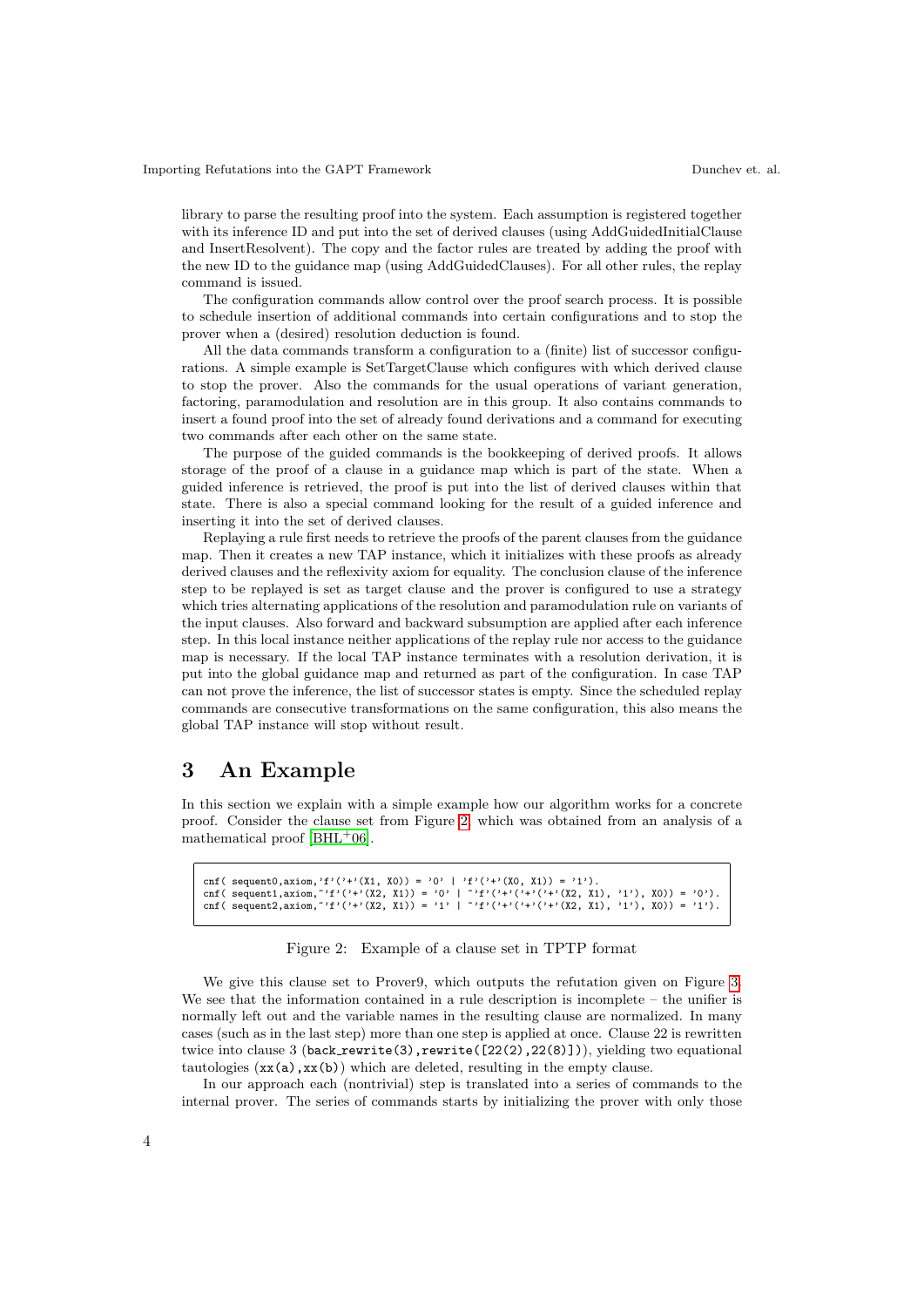Importing Refutations into the GAPT Framework Dunchev et. al.

```
1 f(plus(A,B)) = zero \mid f(plus(B,A)) = one \# label(sequent0) \# label(axiom).[assumption]
2 f(plus(A,B)) != zero | f(plus(plus(plus(A,B),one),C)) != zero # label(sequent1) # label(axiom). [assumption].
                 [assumption].
3 f(plus(A,B)) != one | f(plus(plus(plus(A,B),one),C)) != one # label(sequent2) #
label(axiom). [assumption].
5 f(plus(A,B)) != zero | f(plus(C,plus(plus(A,B),one))) = one. [resolve(2,b,1,a)].<br>11 f(plus(A,plus(plus(B,C),one))) = one | f(plus(C,B)) = one. [resolve(5,a,1,a)].
11 f(plus(A,plus(plus(B,C),one))) = one | f(plus(C,B)) = one.16 f(plus(A,B)) = one \mid f(plus(C,D)) := one. [resolve(11,a,3,b)].
20 f(plus(A,B)) = one | f(plus(C,D)) = one. [resolve(16,b,11,a)].
22 f(plus(A,B)) = one. [factor(20,a,b)].
24 $F. [back rewrite(3),rewrite([22(2),22(8)]),xx(a),xx(b)].
```
<span id="page-4-2"></span>

clauses contributing to the current inference and then schedules the resolution derivation. The last command of the series inserts the proof of the resolution step into the already replayed derivation tree.

In the example above, all steps except the last one are trivial steps and TAP returns exactly the same inferences. For the last step the following command is created:

List(ReplayCommand(List(0, 3, 22, 22), 24, ([], [])), InsertResolvent())

which says that from the reflexivity predicate 0, clauses 3 and variants of 22 it should derive clause 24, i.e. the empty clause.

A full output of TAP for this example is too big to fit nicely on a page.<sup>[5](#page-4-3)</sup> Since the only interesting case is the last step, Figure [4](#page-5-2) displays the corresponding generated resolution derivation – in this case of the empty clause.

## 4 Conclusion

In this paper we described GAPT's new feature of replaying refutations output by ATPs. Our approach is based on interpreting coarse-grained, under-specified and non-standard inference rules as streams of commands for GAPT's built-in prover TAP. By executing these commands, TAP generates resolution refutations containing only inference rules that are fine-grained and standard enough for GAPT's purposes. This approach is simpler to implement and more robust. The drawback is that its reliance on proof search by a non-optimized prover (TAP) makes replaying less efficient than a direct translation.

In the future, we plan to add support for the TSTP proof format, in order to benefit not only from Prover9 but from any prover using this format. As GAPT's algorithms for proof analysis and proof compression mature, we expect them to be of value in post-processing the proofs obtained by ATPs.

### References

- <span id="page-4-0"></span>[Amj08] Hasan Amjad. Data compression for proof replay. Journal of Automated Reasoning, 41:193–218, 2008.
- <span id="page-4-1"></span>[BHL<sup>+</sup>06] Matthias Baaz, Stefan Hetzl, Alexander Leitsch, Clemens Richter, and Hendrik Spohr. Proof transformation by CERES. In Jonathan M. Borwein and William M. Farmer, editors, Mathematical Knowledge Management (MKM) 2006, volume 4108 of Lecture Notes in Artificial Intelligence, pages 82–93. Springer, 2006.

<span id="page-4-3"></span><sup>5</sup>The full output can be found here: <http://code.google.com/p/gapt/wiki/PxTP2012>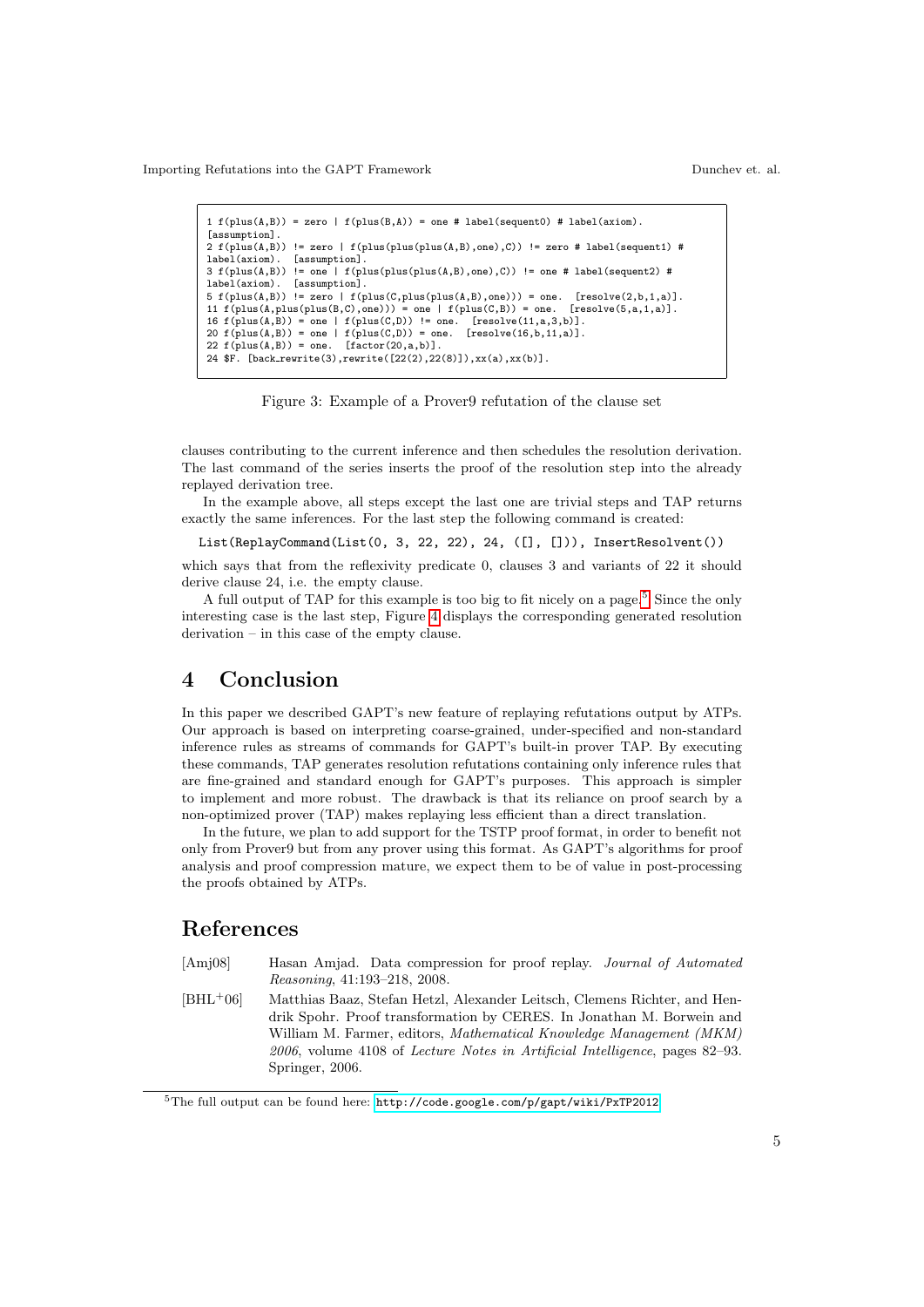

<span id="page-5-2"></span>Figure 4: Replayed resolution tree of the last step of the example

- <span id="page-5-0"></span>[BL00] Matthias Baaz and Alexander Leitsch. Cut-elimination and redundancyelimination by resolution. Journal of Symbolic Computation, 29(2):149–176, 2000.
- <span id="page-5-1"></span>[BW11] Sascha Böhme and Tjark Weber. Designing proof formats: A user's perspective. In PxTP 2011: First International Workshop on Proof eXchange for Theorem Proving, 2011.